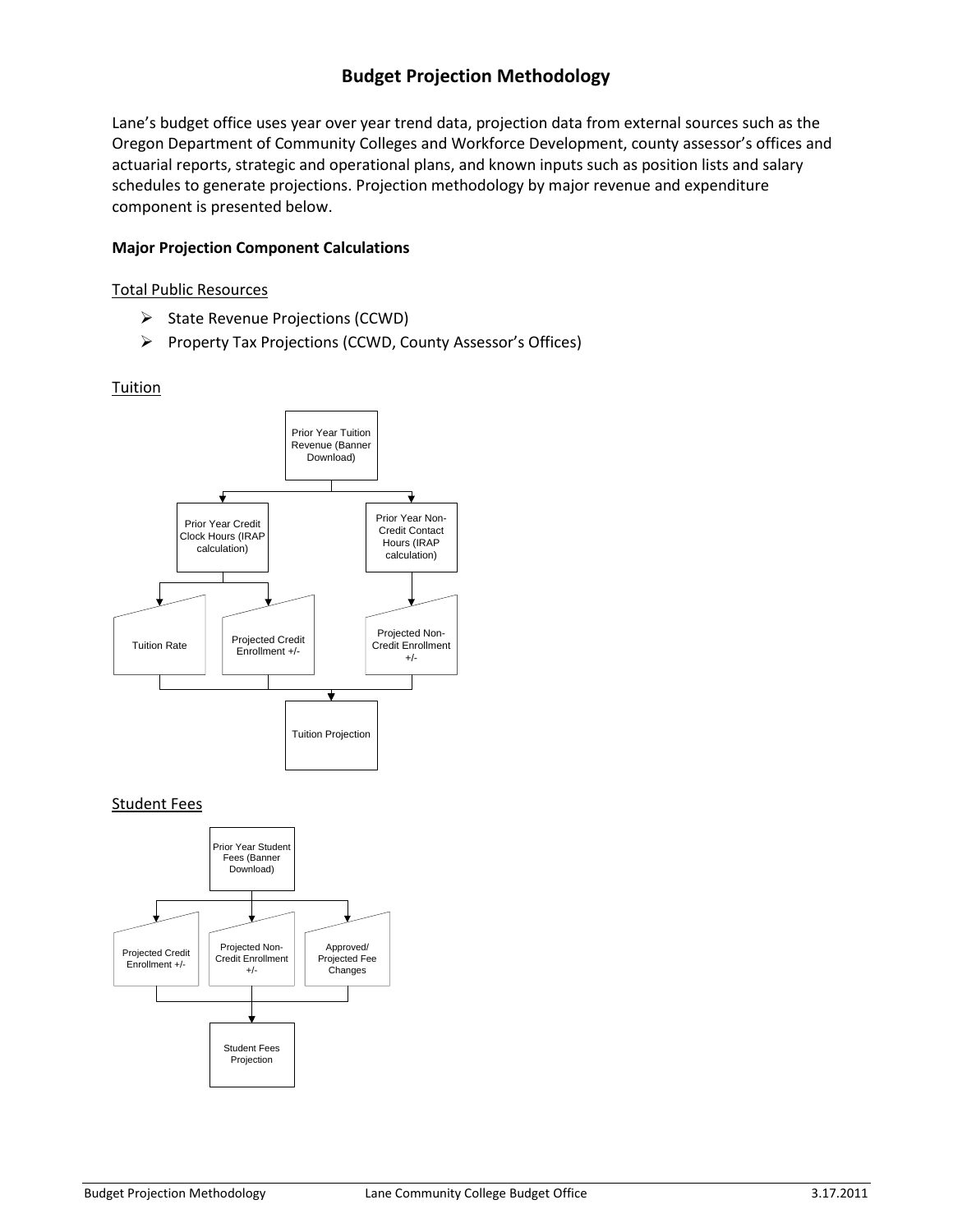# Non-Mandatory and Other Fees & Charges



### Other Revenue Sources



# Transfers In

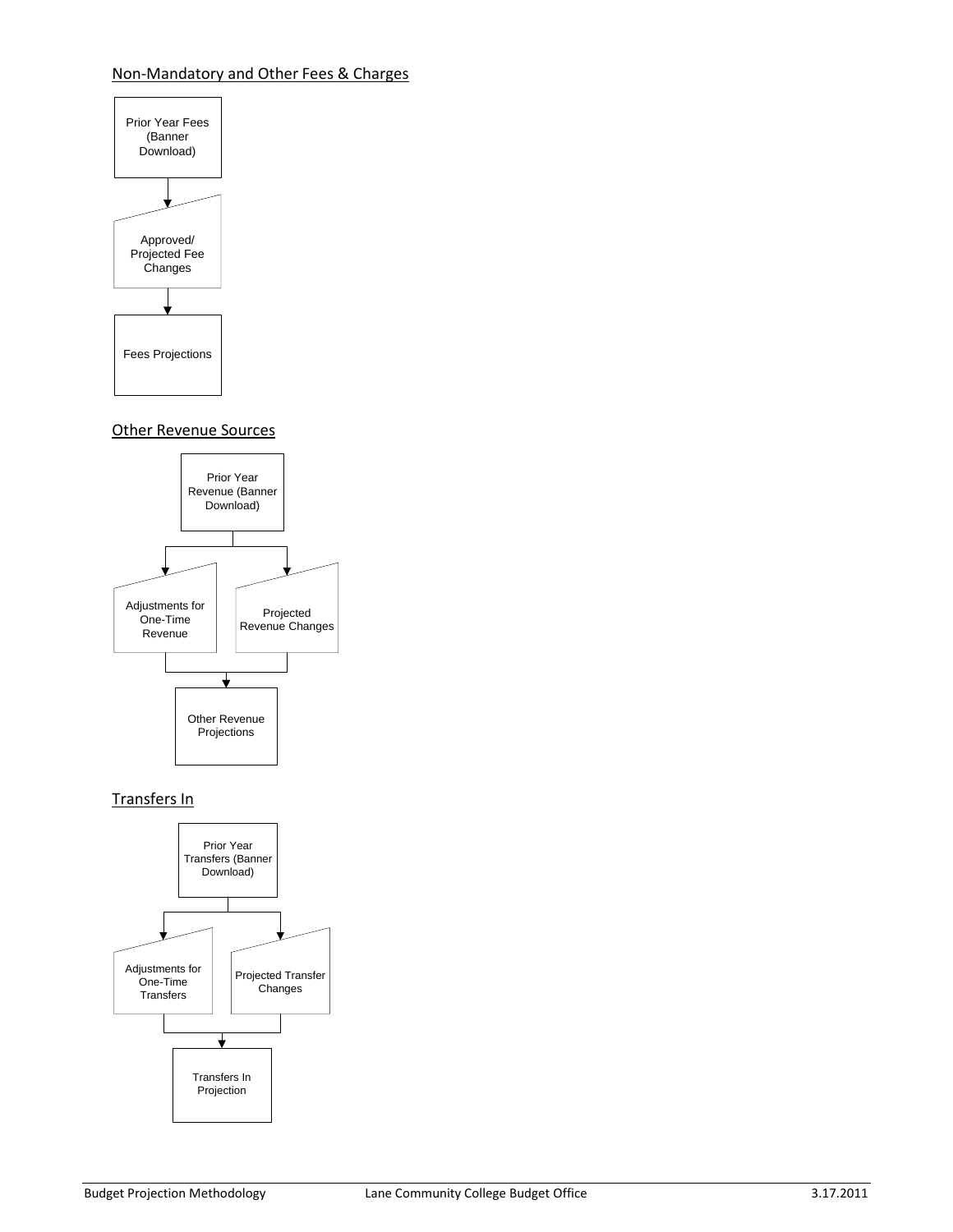### Contracted Personnel



#### Capital Outlay

Materials & Services Projections